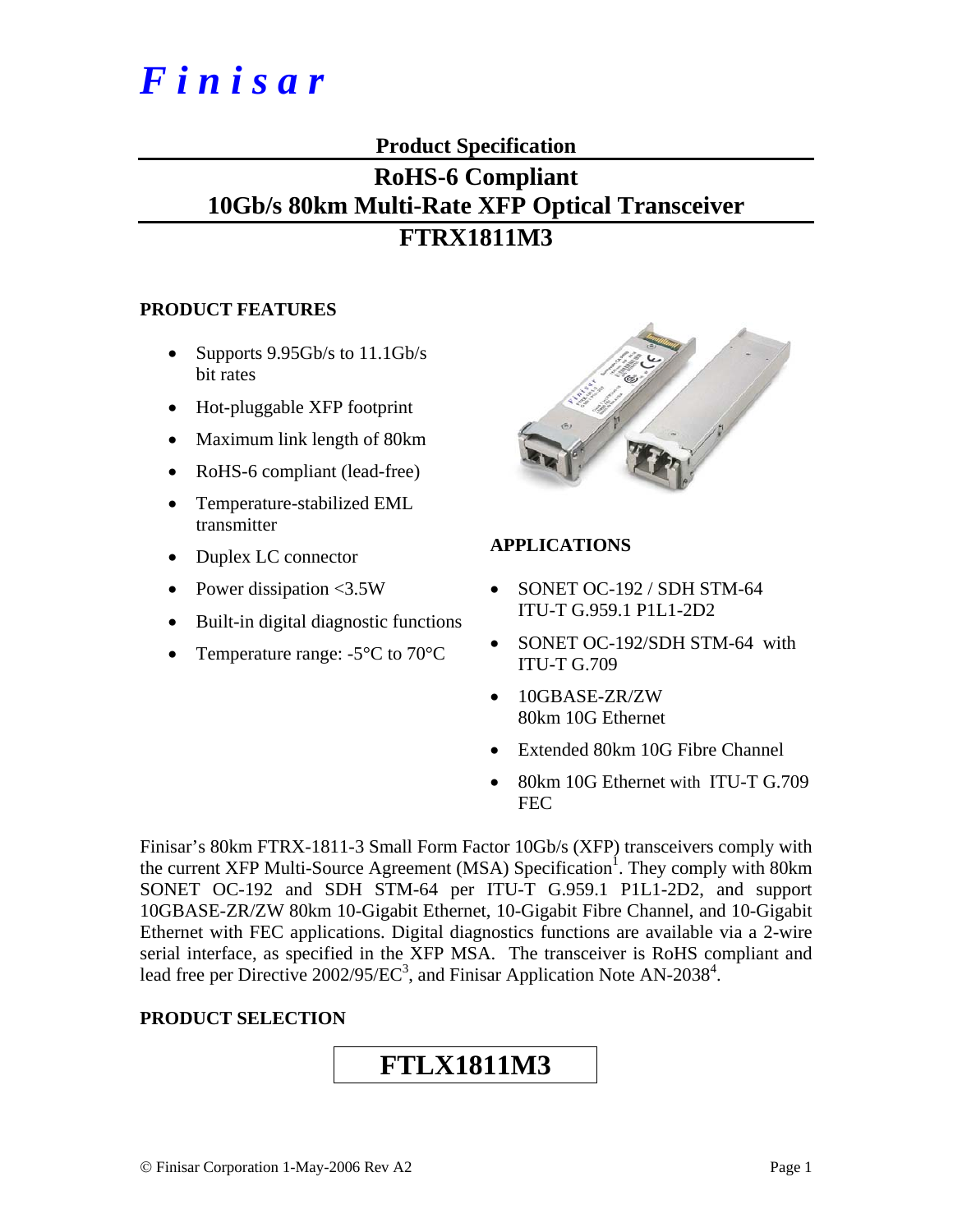# **I. Pin Descriptions**

| Pin             | Logic   | <b>Symbol</b>    | <b>Name/Description</b>                                       | Ref.           |
|-----------------|---------|------------------|---------------------------------------------------------------|----------------|
| 1               |         | <b>GND</b>       | Module Ground                                                 | 1              |
| $\overline{2}$  |         | VEE5             | Optional -5.2 Power Supply - Not required                     |                |
| 3               | LVTTL-I | Mod-Desel        | Module De-select; When held low allows the module to          |                |
|                 |         |                  | respond to 2-wire serial interface commands                   |                |
| $\overline{4}$  | LVTTL-O | Interrupt        | Interrupt (bar); Indicates presence of an important condition | $\overline{2}$ |
|                 |         |                  | which can be read over the serial 2-wire interface            |                |
| $\mathfrak s$   | LVTTL-I | TX_DIS           | Transmitter Disable; Transmitter laser source turned off      |                |
| 6               |         | VCC5             | +5 Power Supply                                               |                |
| $\overline{7}$  |         | <b>GND</b>       | Module Ground                                                 | 1              |
| $\overline{8}$  |         | VCC3             | +3.3V Power Supply                                            |                |
| 9               |         | VCC3             | +3.3V Power Supply                                            |                |
| $\overline{10}$ | LVTTL-I | <b>SCL</b>       | Serial 2-wire interface clock                                 | $\overline{2}$ |
| 11              | LVTTL-  | <b>SDA</b>       | Serial 2-wire interface data line                             | $\overline{2}$ |
|                 | I/O     |                  |                                                               |                |
| 12              | LVTTL-O | Mod Abs          | Module Absent; Indicates module is not present. Grounded      | $\overline{2}$ |
|                 |         |                  | in the module.                                                |                |
| 13              | LVTTL-O | Mod_NR           | Module Not Ready; Finisar defines it as a logical OR          | $\overline{2}$ |
|                 |         |                  | between RX_LOS and Loss of Lock in TX/RX.                     |                |
| 14              | LVTTL-O | RX LOS           | Receiver Loss of Signal indicator                             | $\overline{2}$ |
| $\overline{15}$ |         | <b>GND</b>       | Module Ground                                                 | $\mathbf{1}$   |
| 16              |         | <b>GND</b>       | Module Ground                                                 | 1              |
| 17              | $CML-O$ | RD-              | Receiver inverted data output                                 |                |
| 18              | $CML-O$ | $RD+$            | Receiver non-inverted data output                             |                |
| 19              |         | <b>GND</b>       | Module Ground                                                 | 1              |
| 20              |         | VCC <sub>2</sub> | +1.8V Power Supply                                            |                |
| 21              | LVTTL-I | P Down/RST       | Power Down; When high, places the module in the low           |                |
|                 |         |                  | power stand-by mode and on the falling edge of P_Down         |                |
|                 |         |                  | initiates a module reset                                      |                |
|                 |         |                  | Reset; The falling edge initiates a complete reset of the     |                |
|                 |         |                  | module including the 2-wire serial interface, equivalent to a |                |
|                 |         |                  | power cycle.                                                  |                |
| 22              |         | VCC <sub>2</sub> | +1.8V Power Supply                                            |                |
| 23              |         | <b>GND</b>       | Module Ground                                                 | 1              |
| 24              | PECL-I  | RefCLK+          | Reference Clock non-inverted input, AC coupled on the         |                |
|                 |         |                  | host board - Not required                                     |                |
| 25              | PECL-I  | RefCLK-          | Reference Clock inverted input, AC coupled on the host        |                |
|                 |         |                  | board - Not required                                          |                |
| 26              |         | <b>GND</b>       | Module Ground                                                 | $\mathbf{1}$   |
| 27              |         | <b>GND</b>       | Module Ground                                                 | 1              |
| $\overline{28}$ | $CML-I$ | TD-              | Transmitter inverted data input                               |                |
| 29              | CML-I   | $TD+$            | Transmitter non-inverted data input                           |                |
| 30              |         | <b>GND</b>       | Module Ground                                                 | 1              |

# Notes:

1. Module circuit ground is isolated from module chassis ground within the module.

2. Open collector; should be pulled up with 4.7k – 10kohms on host board to a voltage between 3.15V and 3.6V.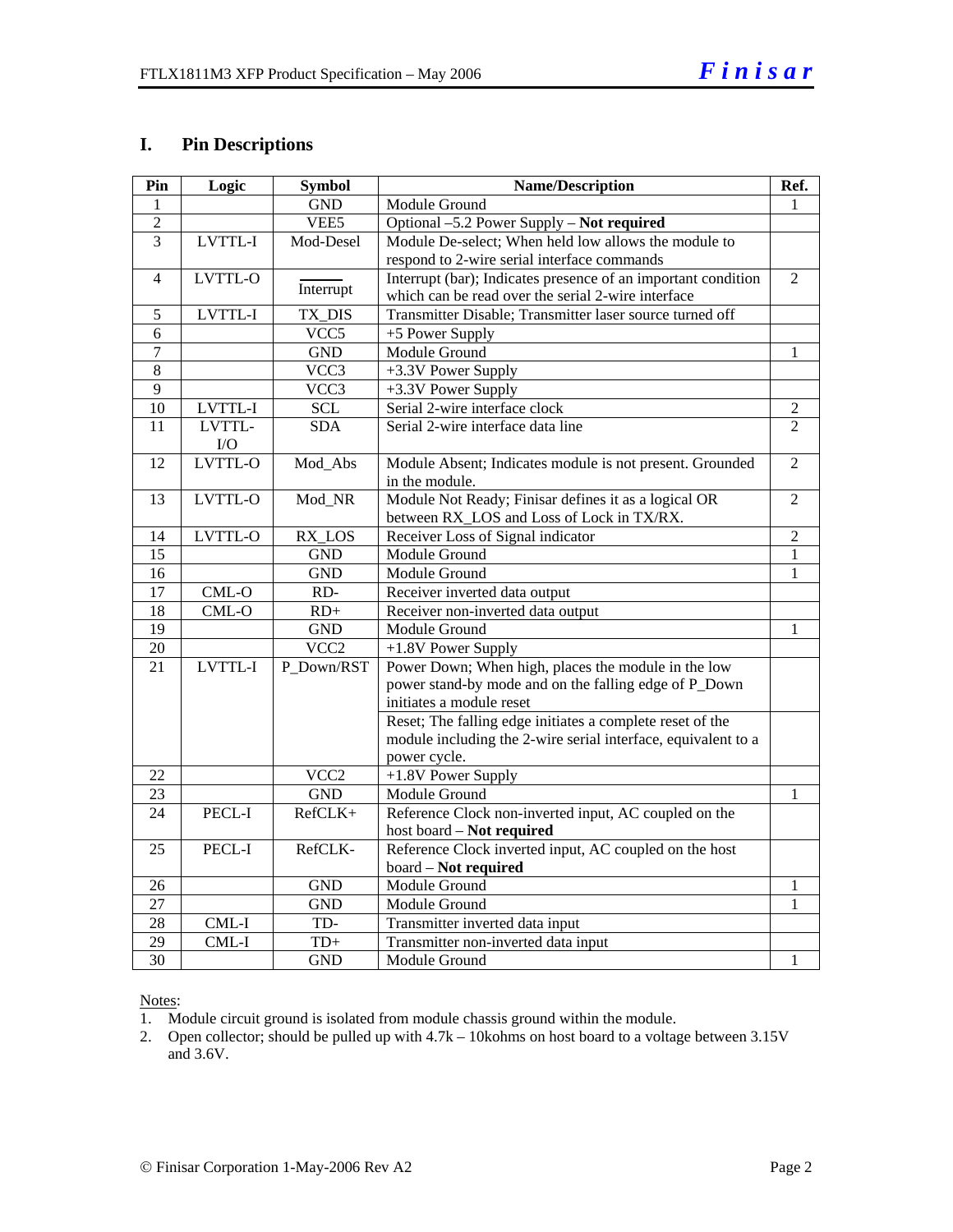

#### **Diagram of Host Board Connector Block Pin Numbers and Names**

# **II. Absolute Maximum Ratings**

| Parameter                         | <b>Symbol</b> | Min    | Typ | <b>Max</b> | Unit    | Ref. |
|-----------------------------------|---------------|--------|-----|------------|---------|------|
| Maximum Supply Voltage #1         | Vcc3          | $-0.5$ |     | 4.0        |         |      |
| Maximum Supply Voltage #2         | Vcc5          | $-0.5$ |     | 6.0        |         |      |
| Maximum Supply Voltage #3         | Vcc2          | $-0.5$ |     | 2.0        |         |      |
| <b>Storage Temperature</b>        |               | -40    |     |            | $\circ$ |      |
| <b>Case Operating Temperature</b> | l OP          |        |     |            | $\sim$  |      |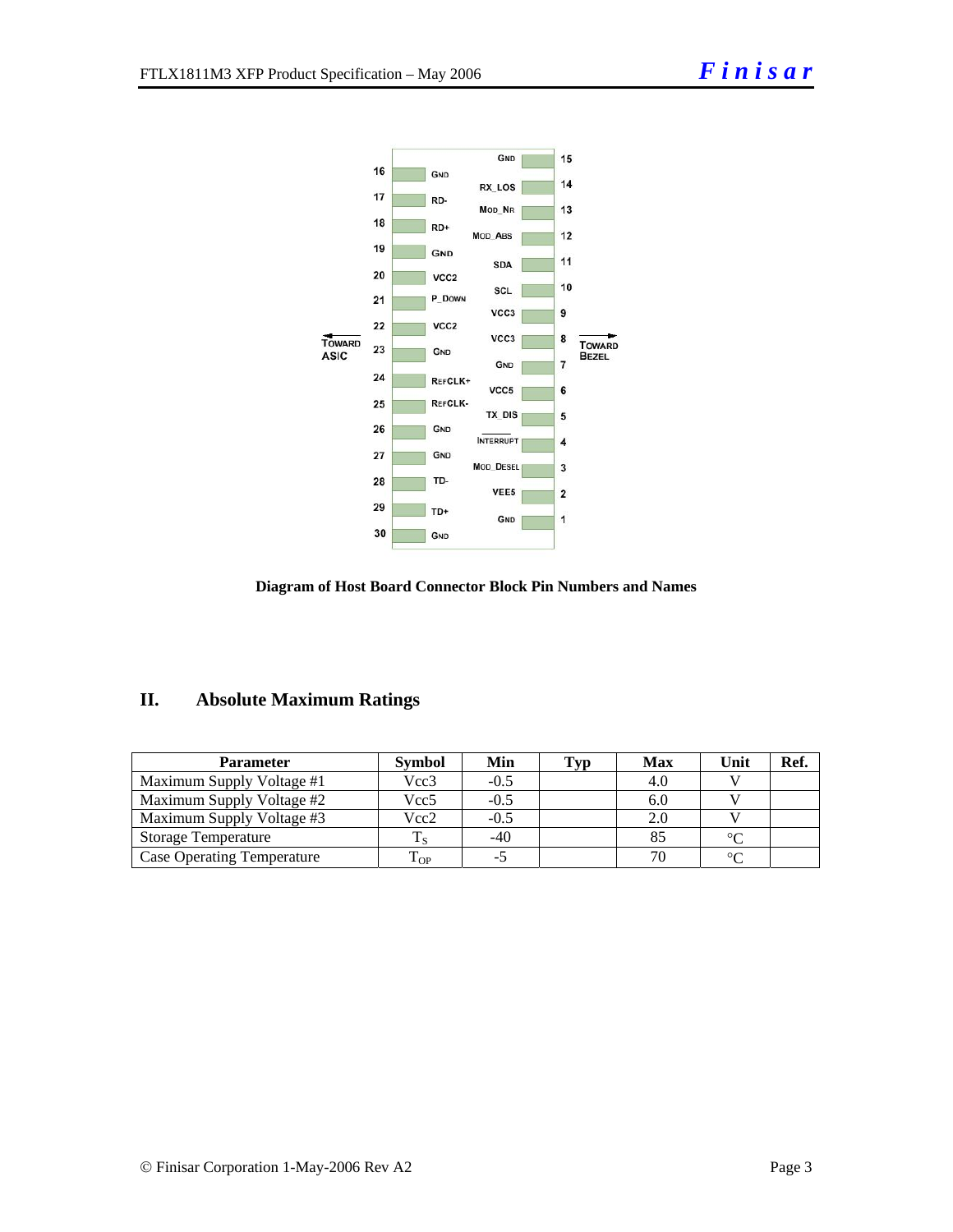| <b>Parameter</b>                    | <b>Symbol</b>       | Min              | <b>Typ</b> | <b>Max</b>          | Unit         | Ref.           |  |
|-------------------------------------|---------------------|------------------|------------|---------------------|--------------|----------------|--|
| Supply Voltage #1                   | Vcc <sub>5</sub>    | 4.75             |            | 5.25                | V            |                |  |
| Supply Voltage #2                   | Vcc3                | 3.13             |            | 3.46                | V            |                |  |
| Supply Voltage #3                   | Vcc2                | 1.71             |            | 1.89                | $\mathbf{V}$ |                |  |
| Supply Current - Vcc5 supply        | Icc <sub>5</sub>    |                  |            | 350                 | mA           |                |  |
| Supply Current – Vcc3 supply        | Icc3                |                  |            | 400                 | mA           |                |  |
| Supply Current - Vcc2 supply        | Icc <sub>2</sub>    |                  |            | 750                 | mA           |                |  |
| Module total power                  | $\mathbf{P}$        |                  |            | 3.5                 | W            | $\overline{1}$ |  |
| <b>Transmitter</b>                  |                     |                  |            |                     |              |                |  |
| Input differential impedance        | $R_{in}$            |                  | 100        |                     | Ω            | 2              |  |
| Differential data input swing       | Vin,pp              | 120              |            | 820                 | mV           |                |  |
| <b>Transmit Disable Voltage</b>     | $V_D$               | 2.0              |            | <b>Vcc</b>          | V            | 3              |  |
| Transmit Enable Voltage             | $\rm V_{\rm EN}$    | <b>GND</b>       |            | $GND+0.8$           | V            |                |  |
| <b>Transmit Disable Assert Time</b> |                     |                  |            | 10                  | <b>us</b>    |                |  |
| <b>Receiver</b>                     |                     |                  |            |                     |              |                |  |
| Differential data output swing      | Vout,pp             | 340              | 650        | 850                 | mV           | $\overline{4}$ |  |
| Data output rise time               | $t_r$               |                  |            | 38                  | ps           | 5              |  |
| Data output fall time               | $t_{\rm f}$         |                  |            | 38                  | ps           | 5              |  |
| <b>LOS Fault</b>                    | $V_{LOS\ fault}$    | $Vec - 0.5$      |            | Vec <sub>HOST</sub> | V            | 6              |  |
| <b>LOS</b> Normal                   | $\rm V_{LOS\,norm}$ | <b>GND</b>       |            | $GND+0.5$           | V            | 6              |  |
| Power Supply Rejection              | <b>PSR</b>          | See Note 6 below |            |                     |              | $\overline{7}$ |  |
| <b>Reference Clock</b>              |                     |                  |            |                     |              |                |  |
| Clock differential input impedance  | $R$ cl $k_{in}$     |                  | 100        |                     | Ω            |                |  |
| Reference Clock frequency           | f()                 |                  | Baud/64    |                     | <b>MHz</b>   |                |  |
| Differential clock input swing      | Vclkin,pp           | 640              |            | 1600                | mV           |                |  |
| Clock output rise/fall time         | $t_{rf}$            | 200              |            | 1250                | ps           | 5              |  |
| Reference clock frequency tolerance | Df                  | $-100$           |            | $+100$              | <b>PPM</b>   |                |  |

# **III.** Electrical Characteristics ( $T_{OP} = -5$  to 70 °C,  $V_{CC5} = 4.75$  to 5.25 Volts)

Notes:

1. Maximum total power value is specified across the full temperature and voltage range.

- 2. After internal AC coupling.
- 3. Or open circuit.
- 4. Into 100 ohms differential termination.
- 5.  $20 80 %$
- 6. Loss Of Signal is open collector to be pulled up with a 4.7k 10kohm resistor to 3.15 3.6V. Logic 0 indicates normal operation; logic 1 indicates no signal detected.
- 7. Per Section 2.7.1. in the XFP MSA Specification<sup>1</sup>.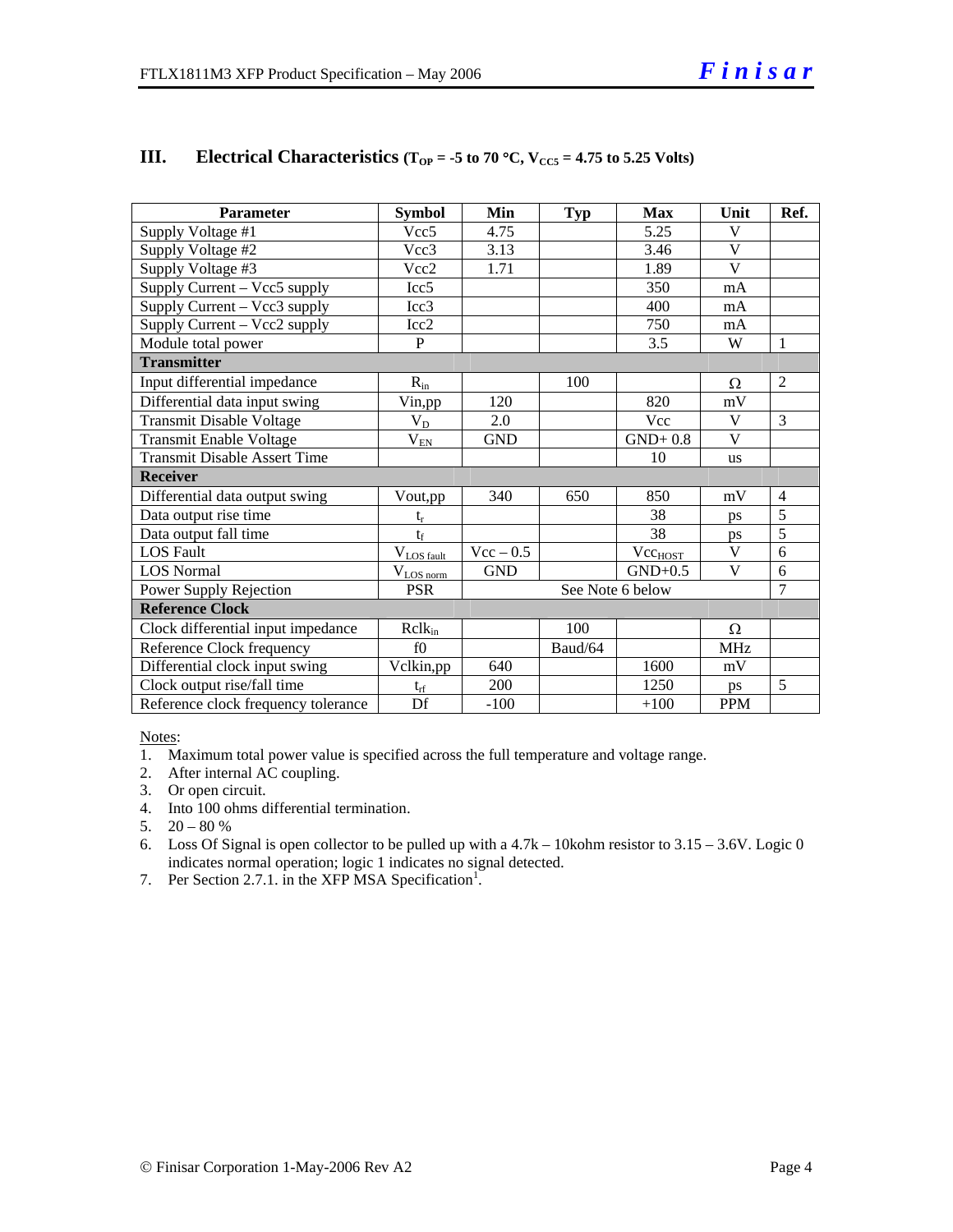# **IV.** Optical Characteristics (EOL,  $T_{OP} = -5$  to  $70^{\circ}$ C,  $V_{CC5} = 4.75$  to 5.25 Volts)

Please note that the Transmitter of the FTLX1811M3 becomes operational within 60 seconds of power-up. This is due to the time required for the EML to reach its optimum operating temperature.

| <b>Parameter</b>                         | <b>Symbol</b>          | Min      | <b>Typ</b> | <b>Max</b>     | Unit  | Ref.           |
|------------------------------------------|------------------------|----------|------------|----------------|-------|----------------|
| <b>Transmitter</b>                       |                        |          |            |                |       |                |
| Output Opt. Pwr: 9/125 SMF               | $P_{OUT}$              | $\Omega$ |            | $+4$           | dBm   |                |
| <b>Optical Extinction Ratio</b>          | ER                     | 9        |            |                | dB    |                |
| Center Wavelength                        | $\lambda c$            | 1530     |            | 1565           | pm    |                |
| Sidemode Supression ratio                | $SSR_{min}$            | 30       |            |                | dB    |                |
| Tx Jitter Generation (peak-to-peak)      | $Tx_i$                 |          |            | 0.1            | UI    | $\mathbf{1}$   |
| Tx Jitter Generation (RMS)               | Tx <sub>jRMS</sub>     |          |            | 0.01           | UI    | $\overline{2}$ |
| <b>Relative Intensity Noise</b>          | <b>RIN</b>             |          |            | $-130$         | dB/Hz |                |
| <b>Receiver</b>                          |                        |          |            |                |       |                |
| Receiver Sensitivity @ 9.95Gb/s          | $R_{SENS1}$            |          |            | $-24$          | dBm   | 3,4            |
| Receiver Sensitivity @ 11.1Gb/s          | $R_{\text{SENS2}}$     |          |            | $-23$          | dBm   | 3              |
| Maximum Input Power                      | $P_{MAX}$              | $-7$     |            |                | dBm   |                |
| <b>Optical Center Wavelength</b>         | $\lambda_{\mathrm{C}}$ | 1270     |            | 1600           | nm    |                |
| <b>Receiver Reflectance</b>              | $R_{rx}$               |          |            | $-27$          | dB    |                |
| Path penalty at 1600 ps/nm<br>@ 9.95Gb/s | DP <sub>1</sub>        |          |            | $\overline{2}$ | dB    | 5              |
| Path penalty at 1600 ps/nm<br>@10.7Gb/s  | DP <sub>2</sub>        |          |            | 3              | dB    | 5              |
| Path penalty at 1450 ps/nm<br>@ 11.1Gb/s | DP <sub>3</sub>        |          |            | 3              | dB    | 5              |
| <b>LOS De-Assert</b>                     | LOS <sub>D</sub>       |          |            | $-30$          | dBm   |                |
| <b>LOS</b> Assert                        | LOS <sub>A</sub>       | $-37$    | $-35$      |                | dBm   |                |
| <b>LOS</b> Hysteresis                    |                        | 0.5      |            |                | dB    |                |

Notes:

- 1. Measured with a host jitter of 50 mUI peak-to-peak.
- 2. Measured with a host jitter of 7 mUI RMS.
- 3. Measured at  $1528-1600$ nm with worst ER; BER< $10^{-12}$ ; PRBS31.
- 4. Equivalent to  $-22.1$  dBm OMA at ER = 9 dB.
- 5. Dispersion penalty is measured in loopback using 18 ps/(nm\*km) fiber (SMF-28).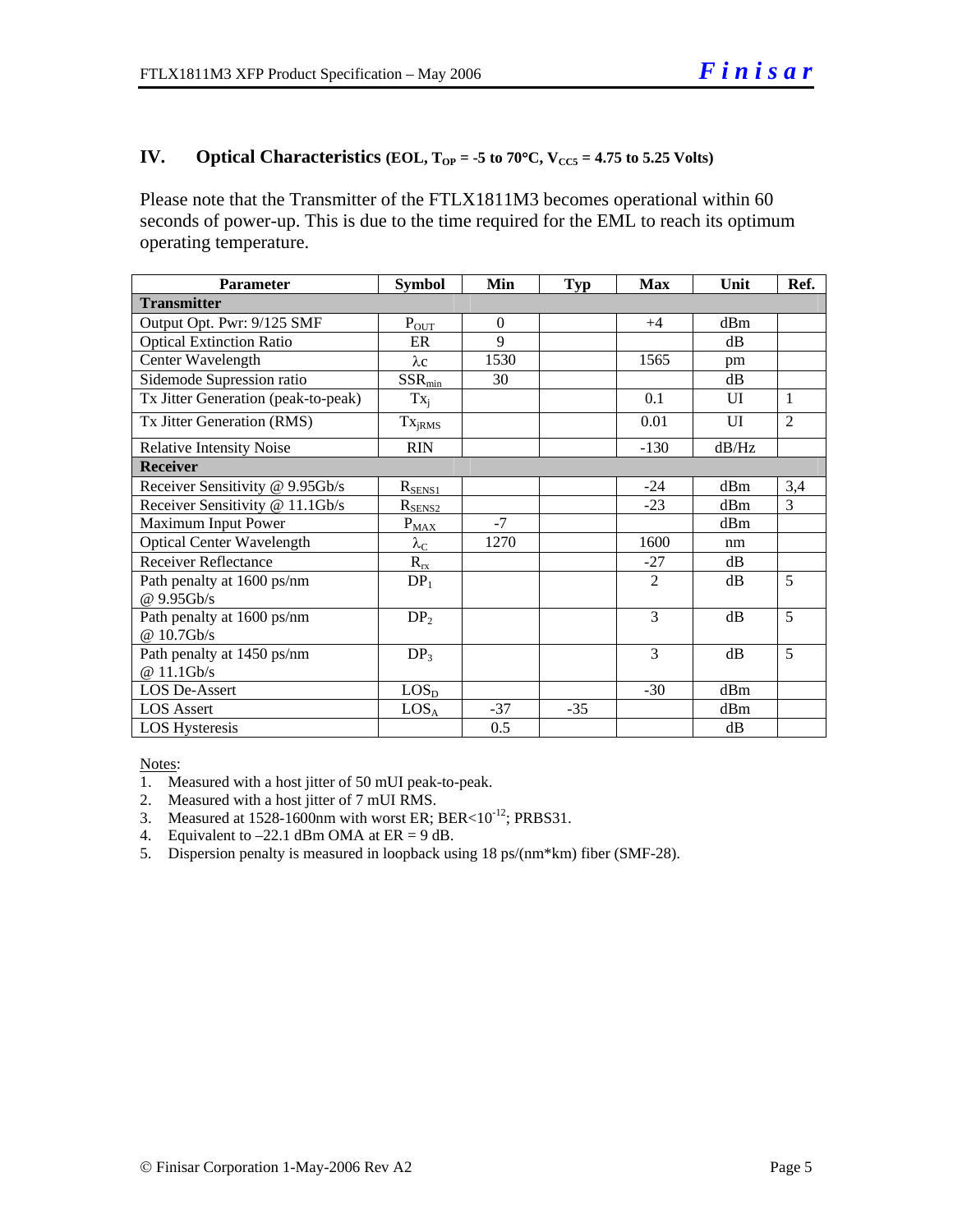### **V. General Specifications**

| <b>Parameter</b>           | Svmbol     | Min  | Typ | Max        | <b>Units</b> | Ref. |
|----------------------------|------------|------|-----|------------|--------------|------|
| <b>Bit Rate</b>            | BR         | 9.95 |     |            | Gb/s         |      |
| <b>Bit Error Ratio</b>     | <b>BER</b> |      |     | $10^{-12}$ |              |      |
| Max. Supported Link Length | $L_{MAX}$  |      | 80  |            | km           |      |

Notes:

2. Tested with a  $2^{31} - 1$  PRBS

#### **VI. Environmental Specifications**

Finisar XFP transceivers have an operating temperature range from  $-5^{\circ}$ C to  $+70^{\circ}$ C case temperature.

| Parameter                  | <b>Symbol</b> | Min | $\mathbf{T}_{\mathbf{V}\mathbf{p}}$ | Max                      | $\mathbf{v}_{\text{hits}}$ | Ref. |
|----------------------------|---------------|-----|-------------------------------------|--------------------------|----------------------------|------|
| Case Operating Temperature | L OD.         | -   |                                     | $\overline{\phantom{a}}$ | $\sim$                     |      |
| Storage Temperature        | m<br>▲ sto    | -40 |                                     | റാ                       | $\sim$                     |      |

### **VII. Regulatory Compliance**

Finisar XFP transceivers are Class 1 Laser Products. They are certified per the following standards:

| <b>Feature</b> | <b>Agency</b>   | <b>Standard</b>                      | <b>Certificate</b> |
|----------------|-----------------|--------------------------------------|--------------------|
|                |                 |                                      | <b>Number</b>      |
| Laser Eye      | <b>FDA/CDRH</b> | CDRH 21 CFR 1040 and Laser Notice 50 | <b>TBD</b>         |
| Safety         |                 |                                      |                    |
| Laser Eye      | TÜV             | EN 60825-1: 1994+A11:1996+A2:2001    | TBD                |
| Safety         |                 | IEC 60825-1: 1993+A1:1997+A2:2001    |                    |
|                |                 | IEC 60825-2: 2000, Edition 2         |                    |
| Electrical     | TÜV             | EN 60950                             | <b>TBD</b>         |
| Safety         |                 |                                      |                    |
| Electrical     | UL/CSA          | <b>CLASS 3862.07</b>                 | <b>TBD</b>         |
| Safety         |                 | <b>CLASS 3862.87</b>                 |                    |
|                |                 |                                      |                    |

Copies of the referenced certificates are available at Finisar Corporation upon request.

<sup>1.</sup> ITU-T G.959.1 P1L1-2D2, 10GBASE-ZR/ZW 10G Ethernet, 10G Fibre Channel, SONET OC-192 with FEC, ITU-T G.709, 10GBASE-ZR/ZW 10G Ethernet +FEC.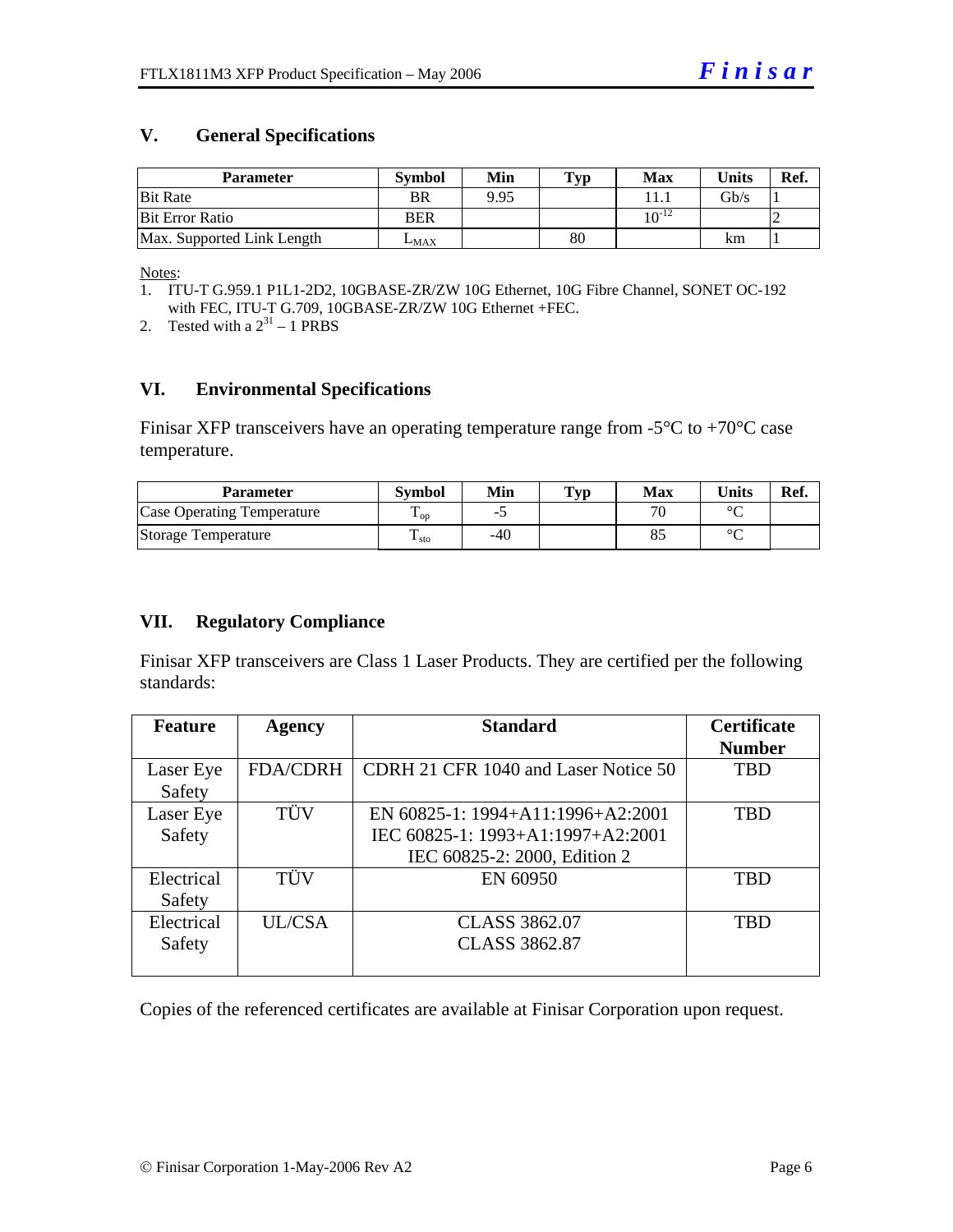# **VIII. Digital Diagnostics Functions**

As defined by the XFP MSA<sup>1</sup>, Finisar XFP transceivers provide digital diagnostic functions via a 2-wire serial interface, which allows real-time access to the following operating parameters:

- Transceiver temperature
- Laser bias current
- Transmitted optical power
- Received optical power
- Transceiver supply voltage

It also provides a sophisticated system of alarm and warning flags, which may be used to alert end-users when particular operating parameters are outside of a factory-set normal range.

The operating and diagnostics information is monitored and reported by a Digital Diagnostics Transceiver Controller (DDTC) inside the transceiver, which is accessed through the 2-wire serial interface. When the serial protocol is activated, the serial clock signal (SCL pin) is generated by the host. The positive edge clocks data into the XFP transceiver into those segments of its memory map that are not write-protected. The negative edge clocks data from the XFP transceiver. The serial data signal (SDA pin) is bi-directional for serial data transfer. The host uses SDA in conjunction with SCL to mark the start and end of serial protocol activation. The memories are organized as a series of 8-bit data words that can be addressed individually or sequentially. The 2-wire serial interface provides sequential or random access to the 8 bit parameters, addressed from 000h to the maximum address of the memory.

For more detailed information, including memory map definitions, please see the XFP MSA documentation<sup>1</sup>.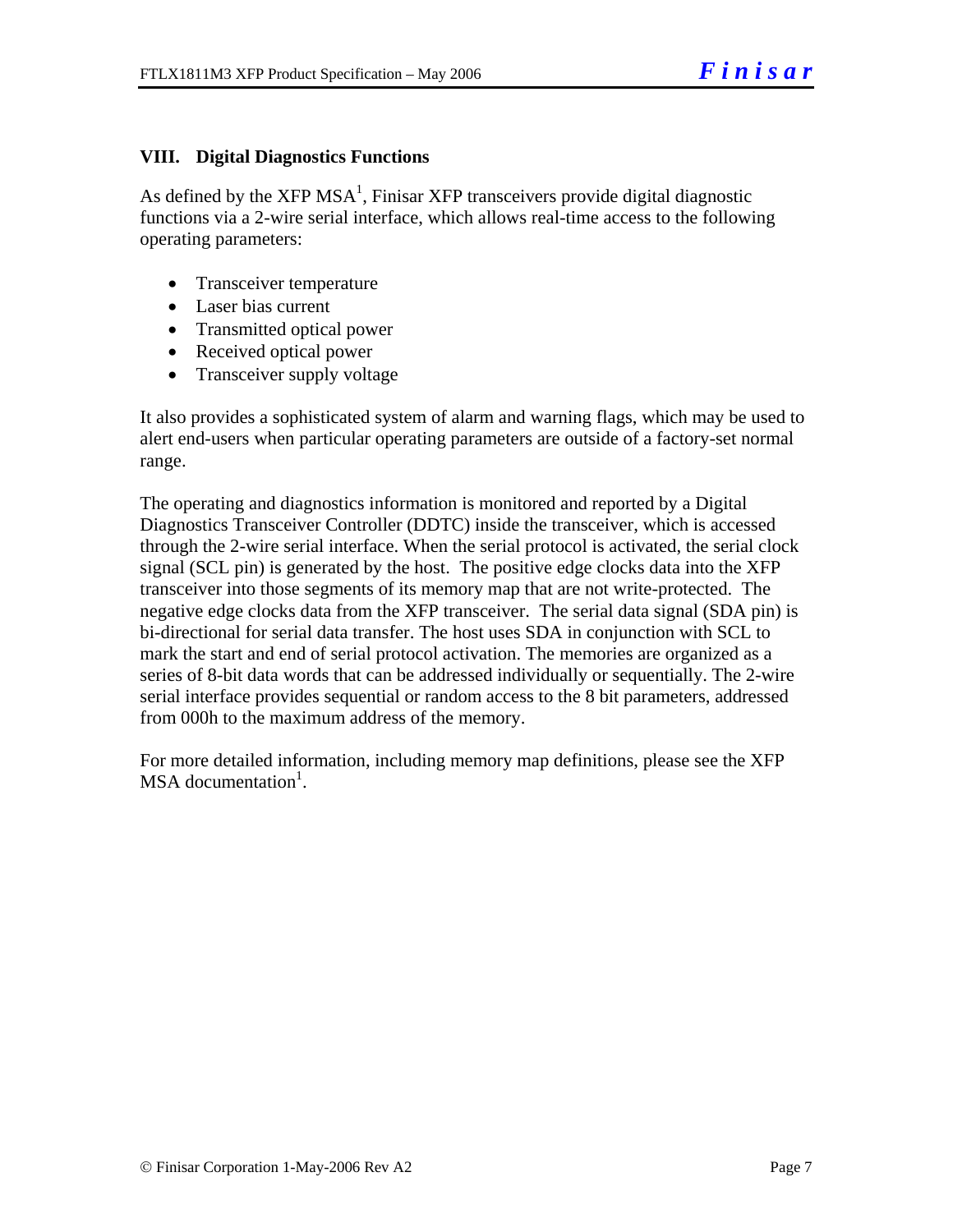# **IX. Mechanical Specifications**

Finisar's XFP transceivers are compliant with the dimensions defined by the XFP Multi-Sourcing Agreement (MSA).



**XFP Transceiver (dimensions are in mm)**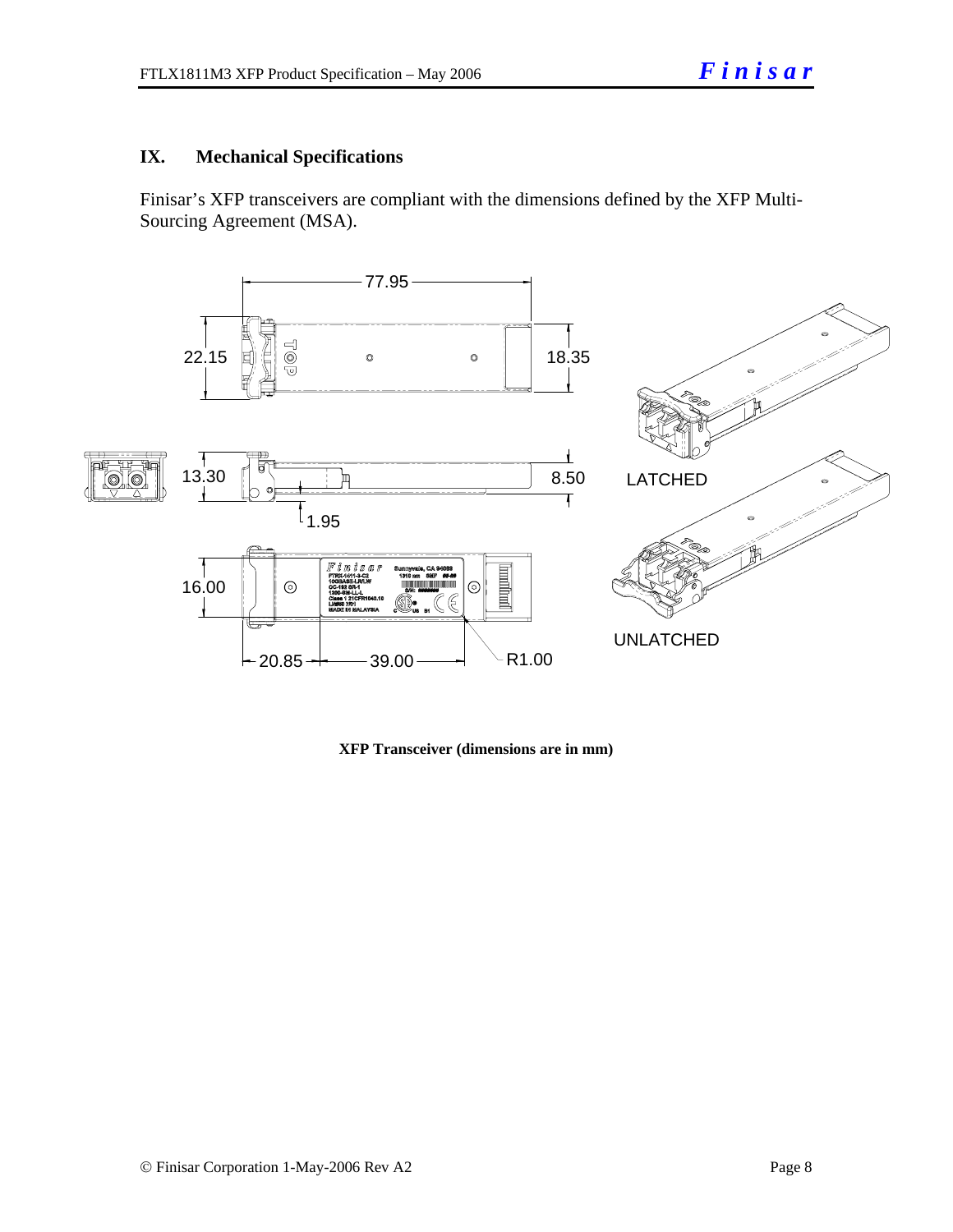

# **X. PCB Layout and Bezel Recommendations**

**XFP Host Board Mechanical Layout (dimensions are in mm)**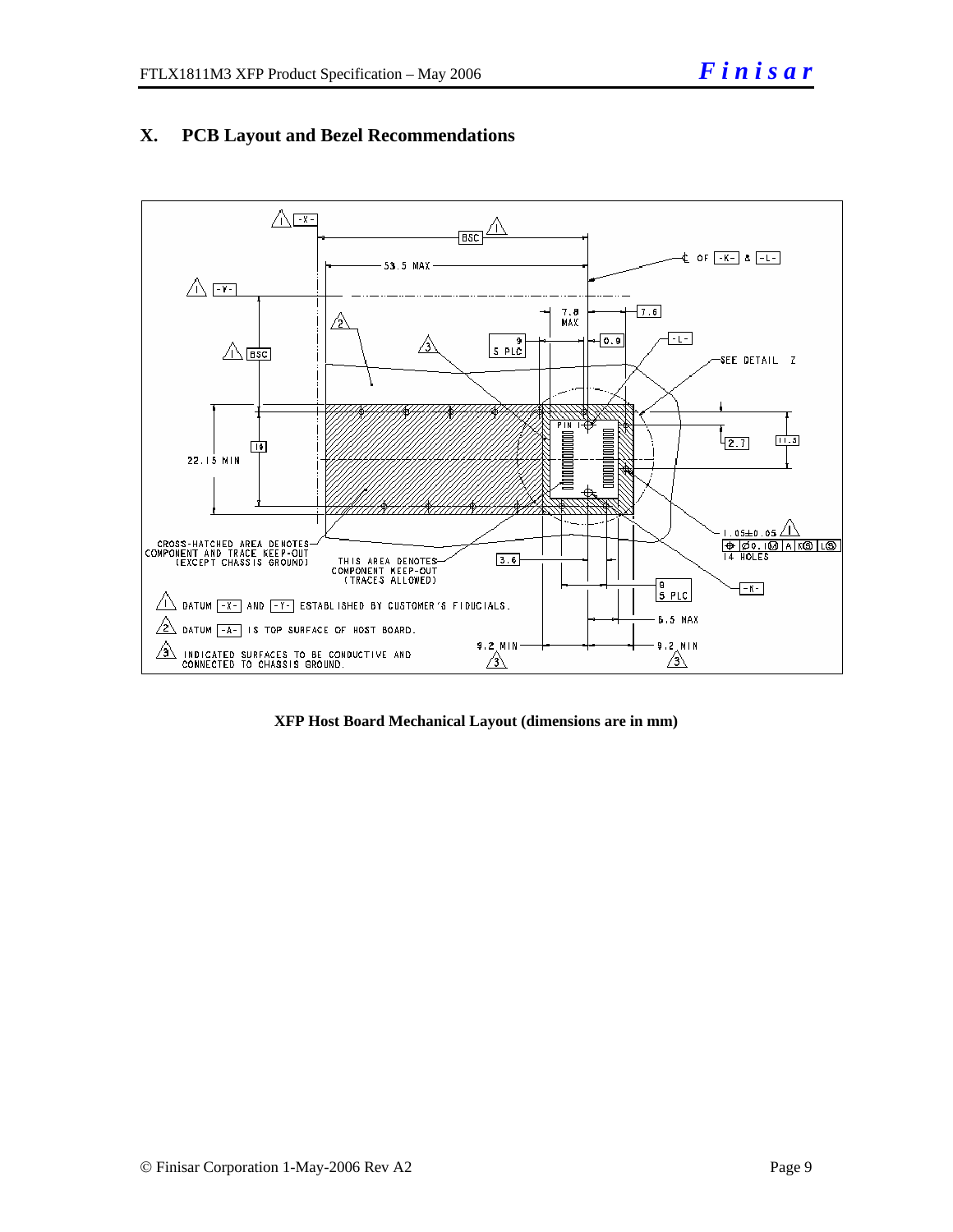

**XFP Detail Host Board Mechanical Layout (dimensions are in mm)** 



**XFP Recommended Bezel Design (dimensions are in mm)**